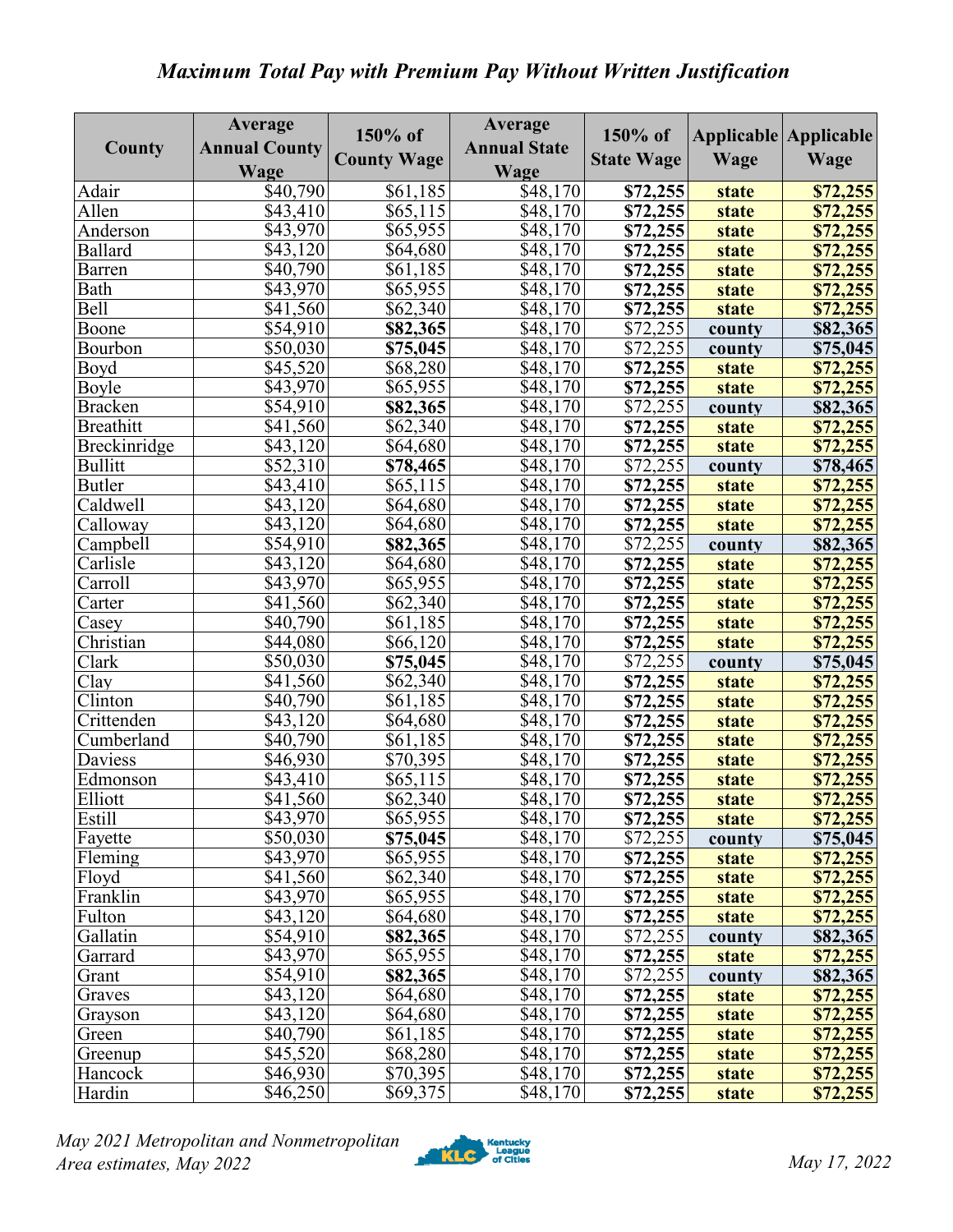## *Maximum Total Pay with Premium Pay Without Written Justification*

|            | Average              | 150% of            | Average             | 150% of           |              | Applicable Applicable |
|------------|----------------------|--------------------|---------------------|-------------------|--------------|-----------------------|
| County     | <b>Annual County</b> | <b>County Wage</b> | <b>Annual State</b> | <b>State Wage</b> | Wage         | Wage                  |
|            | Wage                 |                    | Wage                |                   |              |                       |
| Harlan     | \$41,560             | \$62,340           | \$48,170            | \$72,255          | state        | \$72,255              |
| Harrison   | \$43,970             | \$65,955           | \$48,170            | \$72,255          | state        | \$72,255              |
| Hart       | \$40,790             | \$61,185           | \$48,170            | \$72,255          | state        | \$72,255              |
| Henderson  | \$47,570             | \$71,355           | \$48,170            | \$72,255          | state        | \$72,255              |
| Henry      | \$52,310             | \$78,465           | \$48,170            | \$72,255          | county       | \$78,465              |
| Hickman    | \$43,120             | \$64,680           | \$48,170            | \$72,255          | state        | \$72,255              |
| Hopkins    | \$43,120             | \$64,680           | \$48,170            | \$72,255          | <b>state</b> | \$72,255              |
| Jackson    | \$41,560             | \$62,340           | \$48,170            | \$72,255          | state        | \$72,255              |
| Jefferson  | $\overline{$}52,310$ | \$78,465           | \$48,170            | \$72,255          | county       | \$78,465              |
| Jessamine  | \$50,030             | \$75,045           | \$48,170            | \$72,255          | county       | \$75,045              |
| Johnson    | \$41,560             | \$62,340           | \$48,170            | \$72,255          | state        | \$72,255              |
| Kenton     | \$54,910             | \$82,365           | \$48,170            | \$72,255          | county       | \$82,365              |
| Knott      | \$41,560             | \$62,340           | \$48,170            | \$72,255          | state        | \$72,255              |
| Knox       | \$40,790             | \$61,185           | \$48,170            | \$72,255          | state        | \$72,255              |
| Larue      | \$46,250             | \$69,375           | \$48,170            | \$72,255          | state        | \$72,255              |
| Laurel     | \$40,790             | \$61,185           | \$48,170            | \$72,255          | state        | \$72,255              |
| Lawrence   | \$41,560             | \$62,340           | \$48,170            | \$72,255          | state        | \$72,255              |
| Lee        | \$41,560             | \$62,340           | \$48,170            | \$72,255          | state        | \$72,255              |
| Leslie     | \$41,560             | \$62,340           | \$48,170            | \$72,255          | state        | \$72,255              |
| Letcher    | \$41,560             | \$62,340           | \$48,170            | \$72,255          | state        | \$72,255              |
| Lewis      | \$43,970             | \$65,955           | \$48,170            | \$72,255          | state        | \$72,255              |
| Lincoln    | \$43,970             | \$65,955           | \$48,170            | \$72,255          | state        | \$72,255              |
| Livingston | \$43,120             | \$64,680           | \$48,170            | \$72,255          | state        | \$72,255              |
| Logan      | \$40,790             | \$61,185           | \$48,170            | \$72,255          | <b>state</b> | \$72,255              |
| Lyon       | \$43,120             | \$64,680           | \$48,170            | \$72,255          | state        | \$72,255              |
| Madison    | \$43,970             | \$65,955           | \$48,170            | \$72,255          | state        | \$72,255              |
| Magoffin   | \$41,560             | \$62,340           | \$48,170            | \$72,255          | state        | \$72,255              |
| Marion     | \$40,790             | \$61,185           | \$48,170            | \$72,255          | state        | \$72,255              |
| Marshall   | \$43,120             | \$64,680           | \$48,170            | \$72,255          | state        | \$72,255              |
| Martin     | \$41,560             | \$62,340           | \$48,170            | \$72,255          | state        | \$72,255              |
| Mason      | \$43,970             | \$65,955           | \$48,170            | \$72,255          | state        | \$72,255              |
| McCracken  | \$43,120             | \$64,680           | \$48,170            | \$72,255          | state        | \$72,255              |
| McCreary   | \$40,790             | \$61,185           | \$48,170            | \$72,255          | <b>state</b> | \$72,255              |
| McLean     | \$46,930             | \$70,395           | \$48,170            | \$72,255          | <b>state</b> | \$72,255              |
| Meade      | \$46,250             | \$69,375           | \$48,170            | \$72,255          | state        | \$72,255              |
| Menifee    | \$43,970             | \$65,955           | \$48,170            | \$72,255          | state        | \$72,255              |
| Mercer     | \$43,970             | \$65,955           | \$48,170            | \$72,255          | <b>state</b> | \$72,255              |
| Metcalfe   | \$40,790             | \$61,185           | \$48,170            | \$72,255          | state        | \$72,255              |
| Monroe     | \$40,790             | \$61,185           | $\sqrt{348,170}$    | \$72,255          | state        | \$72,255              |
| Montgomery | \$43,970             | \$65,955           | \$48,170            | \$72,255          | state        | \$72,255              |
| Morgan     | \$41,560             | \$62,340           | \$48,170            | \$72,255          | state        | \$72,255              |
| Muhlenberg | \$43,120             | \$64,680           | \$48,170            | \$72,255          | state        | \$72,255              |
| Nelson     | \$43,970             | \$65,955           | \$48,170            | \$72,255          | state        | \$72,255              |
| Nicholas   | \$43,970             | \$65,955           | \$48,170            | \$72,255          | <b>state</b> | \$72,255              |
| Ohio       | \$43,120             | \$64,680           | \$48,170            | \$72,255          | state        | \$72,255              |
| Oldham     | \$52,310             | \$78,465           | \$48,170            | \$72,255          | county       | \$78,465              |
| Owen       | \$43,970             | \$65,955           | \$48,170            | \$72,255          | state        | \$72,255              |